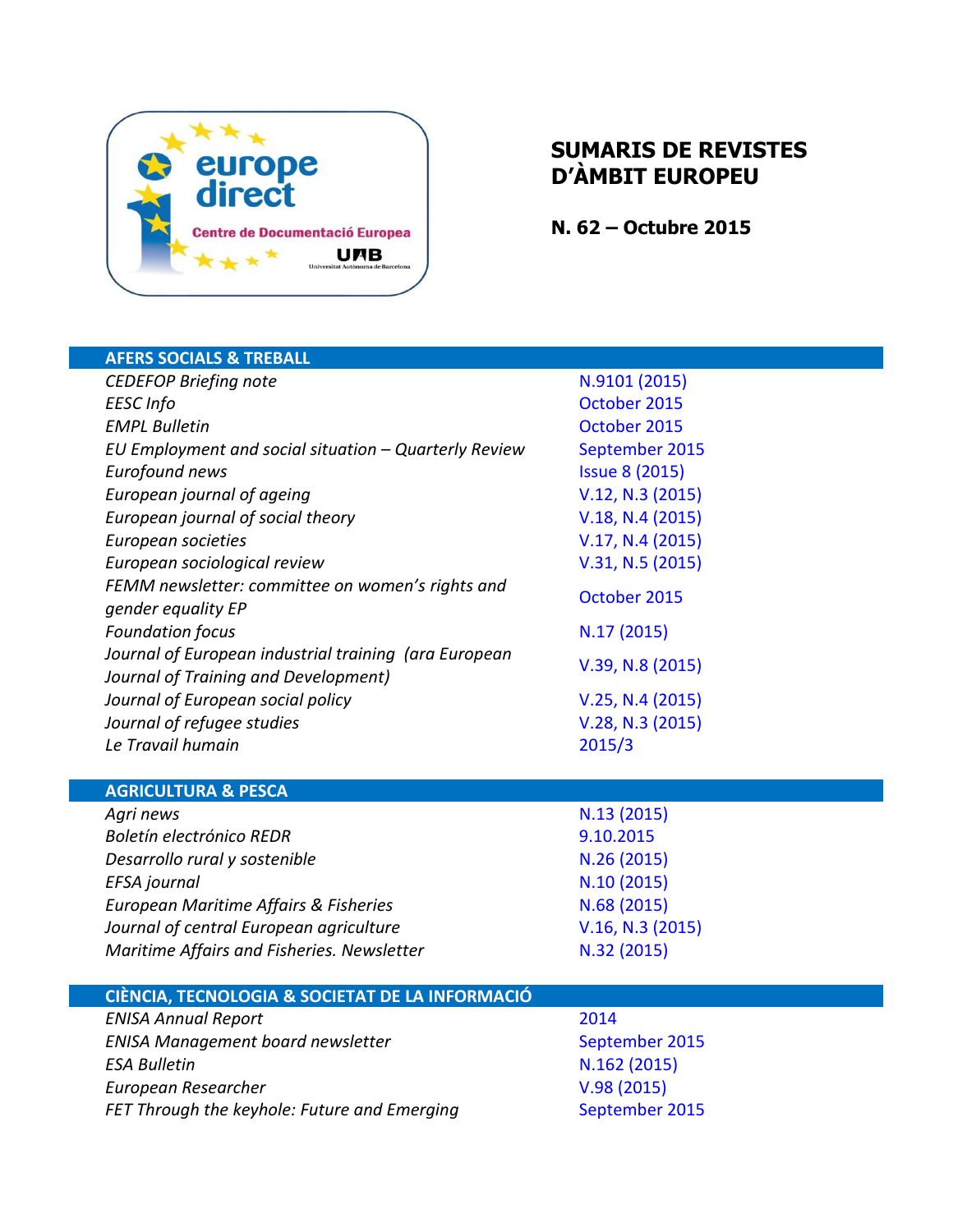*Horizon: The EU research & Innovation Magazine*

*Technologies in Europe* 

## **COOPERACIÓ & AJUDA HUMANITÀRIA**

*Development policy review* [V.33, Issue 6](http://onlinelibrary.wiley.com/doi/10.1111/dpr.2015.33.issue-6/issuetoc) (2015) *ECHO Daily Flash* [Diari](http://erccportal.jrc.ec.europa.eu/ECHO-Flash/Last-15-ECHO-Flash) *Mondes en développement*  $N.171 (2015)$  $N.171 (2015)$ *Oxford development studies* [V.43, N.4](http://www.tandfonline.com/toc/cods20/current) (2015) *Review of development economics* [V.19, N.4](http://onlinelibrary.wiley.com/doi/10.1111/rode.2015.19.issue-4/issuetoc) (2015) *The Journal of development studies* [V. 177 \(November 2015\)](http://www.sciencedirect.com/science/journal/03043878/117) *World Development* 

### **ECONOMIA & FINANCES**

*Alternativas económicas* and the set of the N.29 [\(2015\)](http://alternativaseconomicas.coop/revista/mensual/numero-29) *BioRes Bridges Trade* [V.9, N.8](http://www.ictsd.org/bridges-news/biores/issue-archive/tracking-sustainability-across-value-chains) (2015) *Boletín económico del BCE* N.6 [\(2015\)](http://www.bde.es/bde/es/secciones/informes/Publicaciones_de/boletin-economic/) **Cuadernos de información económica N.248 [\(2015\)](http://www.funcas.es/publicaciones/Sumario.aspx?IdRef=3-06248)** *Eastern European Economics* [V.53, N.4](http://www.scopus.com/source/sourceInfo.uri?sourceId=19458) (2015) *EC Tax review* [V.24/5](http://www.kluwerlawonline.com/toc.php?area=Journals&mode=bypub&level=5&values=Journals~~EC+Tax+Review~Volume+24+%282015%29) (2015) *ECB - Occasional paper* **N.166 [\(2015\)](https://www.ecb.europa.eu/pub/pdf/scpops/ecbop166.en.pdf)** *ECB – Statistics paper series* and *N.11 [Sept.](http://www.ecb.europa.eu/pub/pdf/scpsps/ecbsp11.en.pdf) 2015 ECB Working paper* **[N.1858](http://www.ecb.europa.eu/pub/pdf/scpwps/ecbwp1858.en.pdf) (2015) ECFIN E-news N.125 [October 2015](http://ec.europa.eu/economy_finance/enewsletter/125_151016/)** *ECON Online* **CON** *CON Online CON Economía exterior* N. 74 [\(Otoño 2015\)](http://www.politicaexterior.com/economia-exterior/) *EIB's e-newsletter* and *EIB's e-newsletter* and *EIB's e-newsletter* and *EIB*'s e-newsletter and *EIB*'s e-newsletter *EU Trade news* [19.10.2015](http://trade.ec.europa.eu/eutn/psendmessage.htm?tranid=11589) *European journal of law and economics* [V.40, N.2](http://link.springer.com/journal/10657/40/2/page/1) (2015) *Eurostatistics – Data for short-term economic analysis* [10-2015](http://ec.europa.eu/eurostat/en/web/products-statistical-books/-/KS-BJ-15-010) *Géoéconomie* N.76 [\(2015\)](http://www.cairn.info/revue-geoeconomie-2015-4.htm) *Global Trade and Customs Journal* [V.10, Issue 10](http://www.kluwerlawonline.com/toc.php?area=Journals&mode=bypub&level=5&values=Journals~~Global+Trade+and+Customs+Journal~Volume+10+%282015%29) (2015) *Harmonised indices of consumer prices* and the setting and all algust 2015 *IMCO Newsletter* **[N.63, October](https://polcms.secure.europarl.europa.eu/cmsdata/upload/599383a8-55b8-428a-a8ac-e6841fcefaff/IMCO_newsletter_63.pdf) 2015** *INTA newsletter of the EP Committee on Int. Trade* M.59,October 2015 *Intereconomics* [V.50, N.5](http://link.springer.com/journal/10272/50/5/page/1) (2015) *International Tax and Public Finance* **[V.22, N.6](http://search.proquest.com/publicationissue/F73B89E0BBA4435DPQ/$7b$22limiters$22:$5b$5d,$22mqlversion$22:$221.1$22,$22additionalnavs$22:$5b$5d,$22v$22:$221$22,$22sort$22:$22DateDesc$22,$22param$22:$7b$7d,$22serializer$22:$22std1.5$22,$22searchterms$22:$5b$7b$22name$22:$22$22,$22qry$22:$2226110$22,$22fld$22:$22pubid$22,$22top$22:$22AND$22$7d$5d,$22navs$22:$5b$5d,$22meta$22:$7b$22UsageSearchMode$22:$22Publication$22,$22publication.search.filter$22:$22Dec+2015$3b++Vol.+22+$286$29$22,$22dbselections$22:$22unassigned$7cdissertations$7carts$7cnews$7cliterature$7chealth$7cbusiness$7cscience$7chistory$7csocialsciences$22,$22SEARCH_ID_TIMESTAMP$22:$221446210379676$22,$22publication.name$22:$22International+Tax+and+Public+Finance$22$7d,$22querytype$22:$22pubbrowseDescending:OS$22$7d/1/International+Tax+and+Public+Finance/02015Y12Y01$23Dec+2015$3b++Vol.+22+$286$29?accountid=15292) (2015)** *Journal – Tribunal de Cuentas Europeo* (1994) 1946 [\(2015\)](http://www.eca.europa.eu/Lists/ECADocuments/JOURNAL15_10/JOURNAL15_10_EN.pdf) *Journal of the European Economic Association* **[V.13, N.5 \(2015\)](http://onlinelibrary.wiley.com/doi/10.1111/jeea.2015.13.issue-5/issuetoc)** *Journal of world trade*  $V.49-5$  (2015)

# *(Monthly focus)* [1.10.2015](http://horizon-magazine.eu/article/making-sense-senses_en.html)

*Ideas: newsletter of the ERC* M.3 Sept. 2015 *International research update* **N.59 [\(2015\)](http://ec.europa.eu/research/iscp/pdf/newsletter/international-research-update_59_september-2015.pdf#view=fit&pagemode=none)** *JRC Newsletter* **Community Community Community Community Community Community [October](http://ec.europa.eu/newsroom/eusciencehubnews/newsletter-specific-archive-issue.cfm?newsletter_service_id=169&newsletter_issue_id=446&page=1&fullDate=Fri%2009%20Oct%202015&lang=default) 2015 Research\*eu results magazine N.46 [October](http://cordis.europa.eu/research-eu/magazine_en.html) 2015** 

V.77 [\(2016\)](http://www.sciencedirect.com/science/journal/0305750X/77)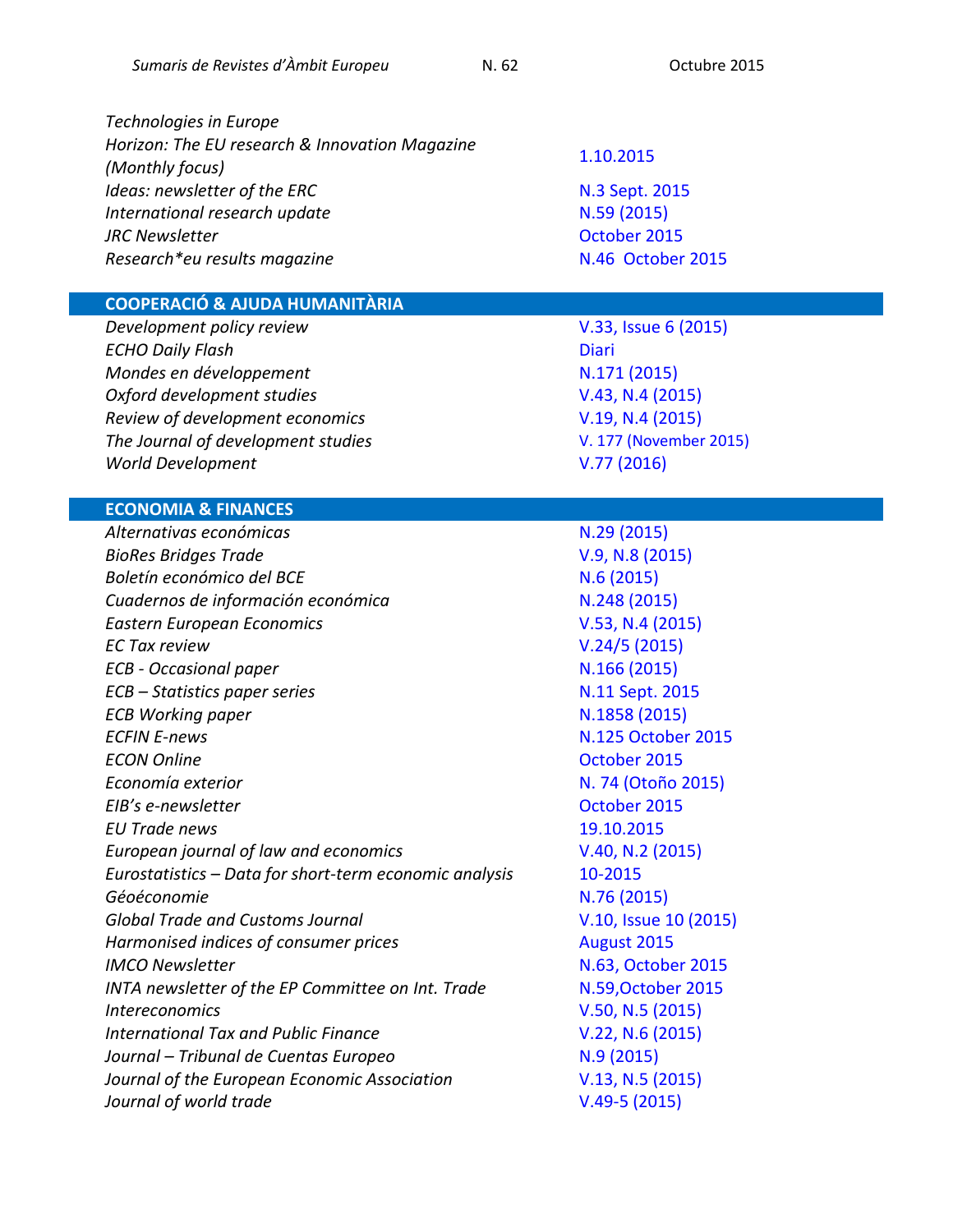| Papeles de Europa                                            | V.28, N.1 (2015)         |
|--------------------------------------------------------------|--------------------------|
| Procesos de mercado: revista europea de economía<br>política | V.12, N.1 (2015)         |
| Quarterly report on the euro area                            | V.14, N.3 (2015)         |
| <b>Taxation and customs union</b>                            | 15.10.2015               |
| <b>Taxation papers</b>                                       | N.58 (2015)              |
| Trade: Annual Activity Report                                | 2014                     |
| Tribunal de Cuentas Europeo. Informes y dictámenes           | Informe especial 12/2015 |

**EDUCACIÓ, AUDIOVISUALS, CULTURA & JOVENTUT**

*CEDEFOP Briefing notes* **[N. 9101](http://www.cedefop.europa.eu/en/publications-and-resources/publications/9101) (2015)** *CEDEFOP Information series* **[N.4140](http://www.cedefop.europa.eu/en/publications-and-resources/publications/4140) (2015)** *CEDEFOP Research papers* **N.49 [\(2015\)](http://www.cedefop.europa.eu/en/publications-and-resources/publications/5549)** *C-News : culturelink newsletter* M.100 [\(2015\)](http://culturelink.org/news/c-news/2015/c-news-100.html) *eLearning papers* N.44 [\(2015\)](http://openeducationeuropa.eu/sites/default/files/old/The-Teacher) *European journal of special needs education* **[V.30, N.4](http://www.tandfonline.com/toc/rejs20/current) (2015)** *European journal of training and development* [V.39, N.8](http://www.emeraldinsight.com/toc/ejtd/39/8) (2015) *eZine (ECF)* [October 2015](http://us3.campaign-archive1.com/?u=18d3e4c2f6eba867fb23be611&id=7ef66d9455) *IRIS : Legal Observations of the EAO* [2015-9](http://merlin.obs.coe.int/newsletter.php)

#### **EMPRESA**

**Alicante news [September](https://oami.europa.eu/tunnel-web/secure/webdav/guest/document_library/contentPdfs/about_ohim/alicante_news/alicantenewsSeptember2015_en.pdf) 2015** *e-Competitions: antitrust case laws e-Bulletin* **Company Constant** [October](http://www.concurrences.com/Bulletin/?lang=en) 2015 *European company law* [V.12/5](http://www.kluwerlawonline.com/toc.php?area=Journals&mode=bypub&level=5&values=Journals~~European+Company+Law~Volume+12+%282015%29) (2015) **European patent bulletin [N.1543](http://application.epo.org/bulletin/bulletin1543.pdf)** *Innobarometer* [2015](http://ec.europa.eu/growth/industry/innovation/facts-figures/innobarometer/index_en.htm) *ITRE Newsletter* **ISSUE 10 (2015)** *M@n@gement* [Vol.18, N.3](http://www.cairn-int.info/journal-management-2015-3.htm) (2015) **OHIM Official Journal COMIC CONSTRUCTER OCTOBER 2015 The European business review Manufacture 10 [Sept./October 2015](http://www.exacteditions.com/read/tebr/september-october-2015-46235/1/2/)** 

#### **INTEGRACIÓ EUROPEA**

| N.45 (2015)      |
|------------------|
| V.52/5(2015)     |
| V.13, N.6 (2015) |
| N.110 (2015)     |
| N.53 (2015)      |
| Octubre 2015     |
| N.72 (2015)      |
| October 2015     |
| N.31 (2015)      |
| V.53, N.6 (2015) |
| V.11, N.3 (2015) |
| N.375 (2015)     |
|                  |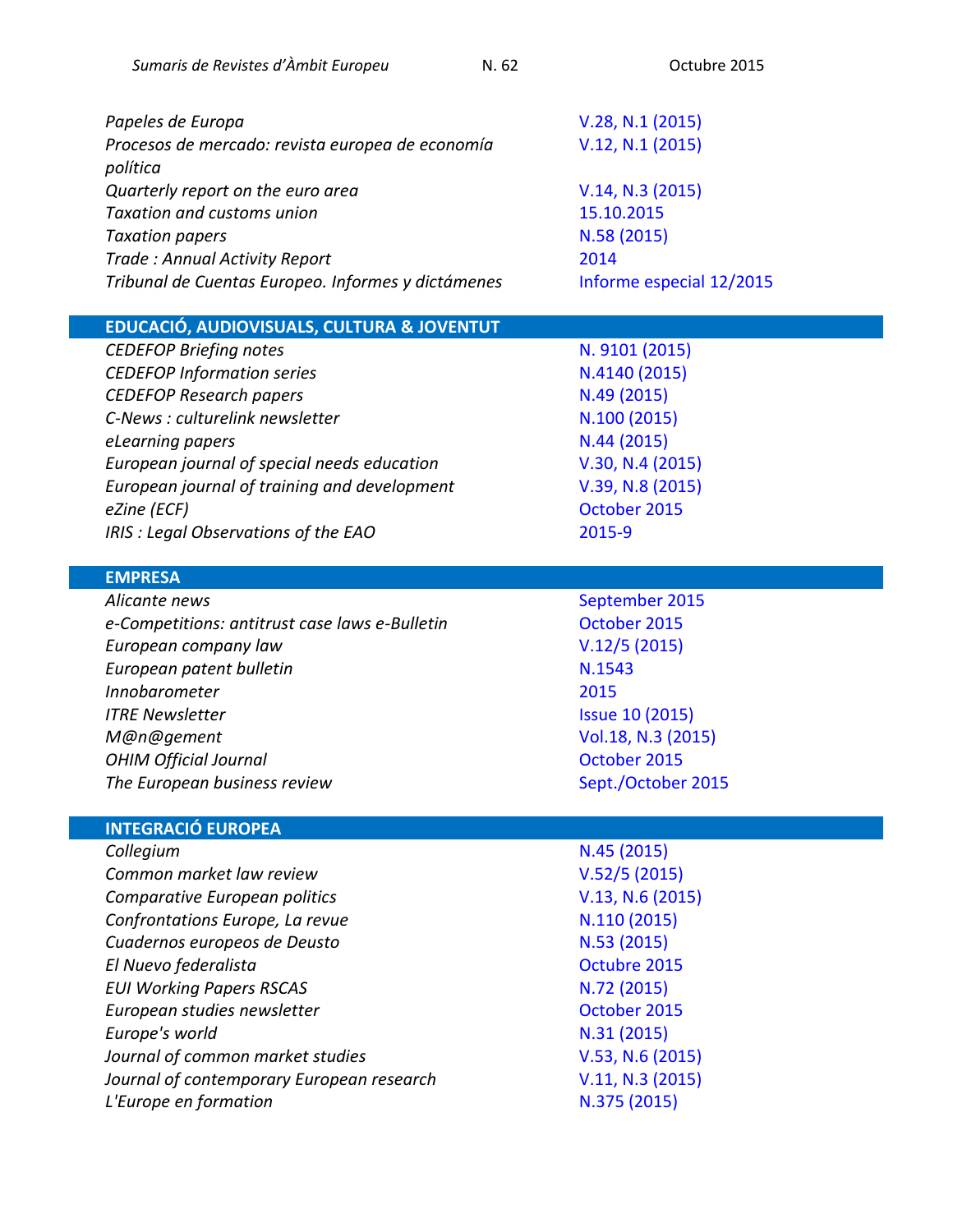*Papeles de Europa* [Vol.28, N.1](http://revistas.ucm.es/index.php/PADE/issue/current) (2015) **Perspectives on Europe**  [Spring](http://councilforeuropeanstudies.org/publications/perspectives-on-europe) 2015 *Politico* **Contract Contract Contract Contract Contract Contract Contract Contract Contract Contract Contract Contract Contract Contract Contract Contract Contract Contract Contract Contract Contract Contract Contract Con** *Politique européenne* et a comme de la politique de la politique de la politique de la politique de la politique de la politique de la politique de la politique de la politique de la politique de la politique de la politi **Pre-commercial procurement newsletter** [March](https://ec.europa.eu/digital-agenda/en/pre-commercial-procurement) 2015 *Review of European Studies* [V.7, N.12](http://www.ccsenet.org/journal/index.php/res/issue/view/1432) (2015) *Romanian journal of European affairs* [V.15 \(3\) 2015](http://search.proquest.com/publication/75965) **The Parliament Magazine [Issue 421 October](https://www.theparliamentmagazine.eu/articles/magazines/issue-421-19-october-2015) (2015)** 

#### **JUSTÍCIA & DRET COMUNITARI**

*Civitas. Revista española de derecho europeo* N.55 [\(2015\)](http://dialnet.unirioja.es/servlet/revista?codigo=3157) *European constitutional law review* [V.11, N.2](http://journals.cambridge.org/action/displayJournal?jid=ECL) (2015) *European law journal* [V.21, N.5](http://onlinelibrary.wiley.com/doi/10.1111/eulj.v21.5/issuetoc) (2015) *European review of private law* [V.23/5](http://www.kluwerlawonline.com/toc.php?area=Journals&mode=bypub&level=5&values=Journals~~European+Review+of+Private+Law~Volume+23+%282015%29) (2015) **FRA newsletter**  The control of the control of the control of the Control of the Control of the Control of the Control of the Control of the Control of the Control of the Control of the Control of the Control of the Contr *JURI report* [Issue 15 October](https://polcms.secure.europarl.europa.eu/cmsdata/upload/ba2ae7b4-2e64-42d1-bf92-9b093604a024/JURI_Report_Oct2015.pdf) 2015 *Maastricht journal of European and comparative law* [V.22, N.3](http://dialnet.unirioja.es/servlet/revista?codigo=14995) (2015) *Newsletter of the Venice Commission* **N.2 [\(2015\)](http://www.venice.coe.int/WebForms/pages/?p=04_Newsletter)** *Revista de derecho comunitario europeo* N.51 [\(2015\)](http://dialnet.unirioja.es/servlet/revista?codigo=1142) Revista europea de derechos fundamentales **N.24 [\(2014\)](http://dialnet.unirioja.es/servlet/revista?codigo=5833)** *The International journal of human rights* **[V.19, N.7](http://www.tandfonline.com/toc/fjhr20/current) (2015)** 

#### **MEDI AMBIENT & ENERGIA**

*ENVI News: newsletter from the EP Committee ...* [Issue 15](https://polcms.secure.europarl.europa.eu/cmsdata/upload/acc4f3b6-3d8c-49a4-8ca7-a560ffc3d7d3/ENVI%20News%20October%202015%20final.pdf) (2015) *Environmental policy and governance* [V.25, N.5](http://onlinelibrary.wiley.com/doi/10.1002/eet.v25.5/issuetoc) (2015) *European energy and environmental law review* [V.24/5](http://www.kluwerlawonline.com/toc.php?area=Journals&mode=bypub&level=5&values=Journals~~European+Energy+and+Environmental+Law+Review~Volume+24+%282015%29) (2015) *Science for environment policy. News alert* M.432

#### **REGIONS & DESENVOLUPAMENT LOCAL**

*Carta local : revista de la Federación Española de Municipios y Provincias* [N.284 Octubre](http://www.cartalocal.es/CartaLocal/Front/Version_impresa/VersionImpresa/_sYcniRvuy5l6V01YGndaV-vNXHNH8H8ryGncLTPLm_s) <sup>2015</sup> *Cités* N.63 [\(2015\)](http://www.cairn-int.info/journal-cites-2015-3.htm) *Committee of the Regions: eNewsletter* entitled the [Septiembre](http://cor.europa.eu/en/news/Pages/enewsletter.aspx) 2015 *European urban and regional studies*  $V.22, N.4 (2015)$  $V.22, N.4 (2015)$ 

#### **RELACIONS EXTERIORS & SEGURETAT**

**Afkar ideas** N.47 [\(2015\)](http://www.politicaexterior.com/afkar-ideas/archivo/) *Anuari IEMed de la Mediterrània* [2015](http://www.iemed.org/publicacions/historic-de-publicacions/anuari-de-la-mediterrania/anuari-iemed-de-la-mediterrania-2015) *Boletín/Newsletter Elcano* **N.184 [\(2015\)](http://www.realinstitutoelcano.org/wps/portal/rielcano_en/NewsletterView?WCM_GLOBAL_CONTEXT=/elcano/elcano_in/boletin-newsletter/boletin-newsletter184) CBRNE-Terrorism newsletter CBRNE-Terrorism newsletter CBRNE-Terrorism** *Economía exterior* N. 74 [\(Otoño](http://www.politicaexterior.com/economia-exterior/?numeroRevista=74) 2015) *Esglobal* [Octubre](http://www.esglobal.org/2015/10/) 2015 *EUROMIL news* [14.10.2015](http://euromil.org/news/) *European foreign affairs review*  $V.20, N.3$  (2015)